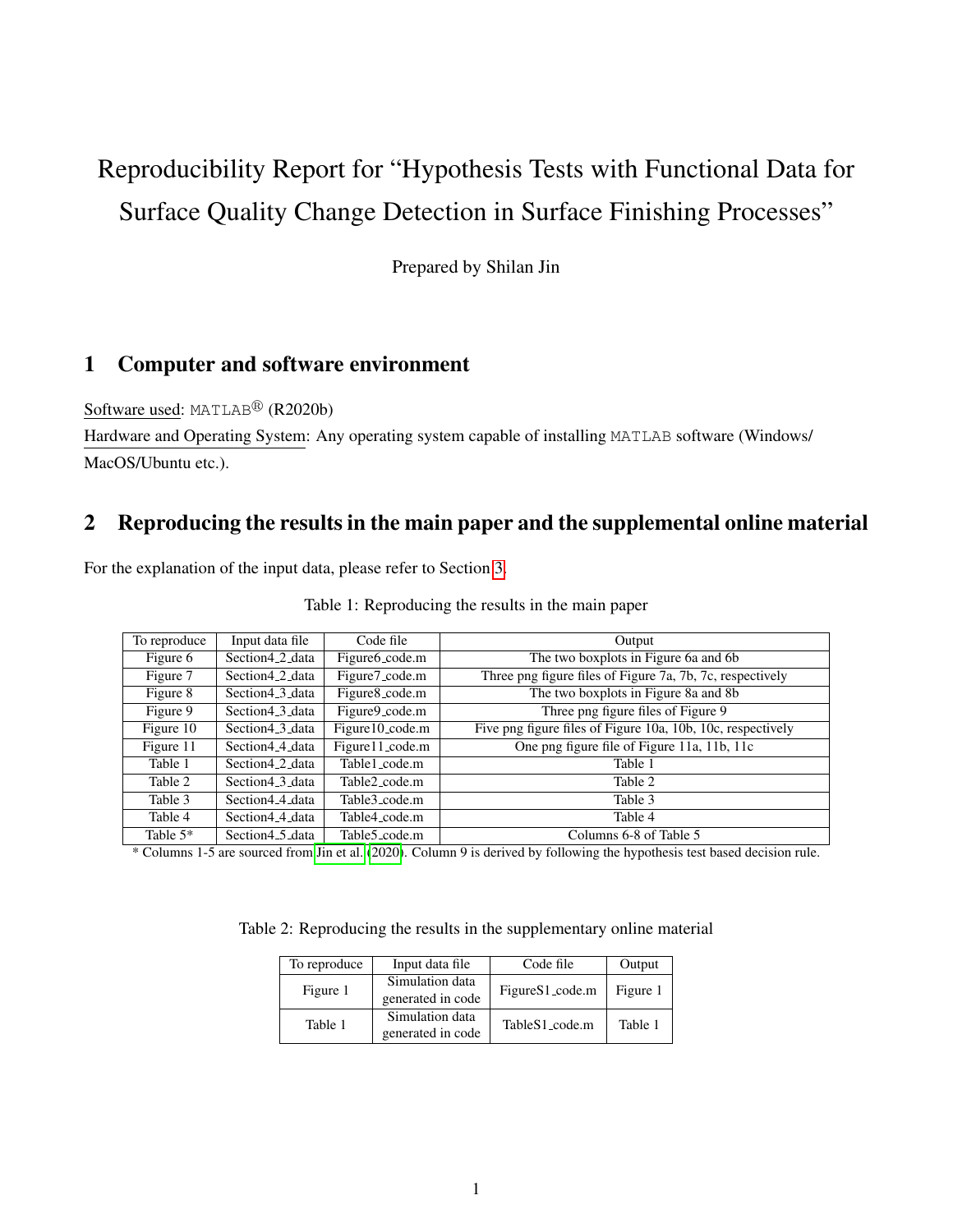#### <span id="page-1-0"></span>3 Explanations of the data files

Section4 2 data folder contains the ball polishing experiment described in Section 4.2. The surface roughness data of the nine polishing stages is stored in this folder. For each stage, the ball surface is divided into three shells and three locations are sampled on each shell. In total, there are 81 ( $9 \times 3 \times 3$ ) .csv files, each named with the experiment batch name (i.e., Sele0017), the process type (i.e., polish), the process stage (i.e., a number from 1 to 9), the shell number, (i.e., S1 to S3), the location number (i.e., L1 to L3). The phrase "Height" in the file name means the surface pixel height being measured. For example, "Sele0017 polish1 S1 L1 Height.csv" is the data file that contains the pixel heights of Shell 1, Location 1, at Polishing stage 1 of the Sele0017 experiment batch. Each file contains 786, 432 pixel heights, measured in nanometer.

One .mat file, named "allSaValues.mat", records the Sa value of each sample location returned by the microscopic device. We verified that the  $Sa$  values are the same as what one would obtain, had one applied Equation  $(2)$ in the paper to the original pixel height values on a corresponding stage and location.

Section4 3 data folder contains the data of the lapping experiment described in Section 4.3. In this experiment, different numbers of locations are sampled at different stages. Table [3](#page-1-1) below summarizes the number of locations sampled for each of the processing stages listed in Figure 8 in the paper. There are 55 locations in total. "BC nan retain.mat", which contains a  $55 \times 307,200$  matrix, includes the pixel heights of the 55 locations and 307, 200 pixel heights per location. "Sa.mat" contains 55  $Sa$  values, one for each location. Again, we verified that the values in "Sa.mat" are the same as what one would obtain, had one applied Equation (2) to the pixel heights stored in "BC\_nan\_retain.mat". The "BC\_nan\_retain.mat" has some missing pixel heights in each location. The "start index.mat" contains the index of the first non-missing pixel height for each location. The value in "start\_index.mat" forms a  $55 \times 1$  vector.

| Stage              | # of locations |
|--------------------|----------------|
| Coat               | 2              |
| <b>TT</b>          | 4              |
| Lap1               | 1              |
| Lap 2              | 1              |
| Lap 3              | 1              |
| Lap 4              | 1              |
| Lap 5              | 3              |
| Lap 6              | 6              |
| Lap 7              | 9              |
| Lap 8              | 9              |
| Lap $\overline{9}$ | 9              |
| Lap10              | Q              |

<span id="page-1-1"></span>Table 3: Number of inspection locations for each stage

Section4<sub>-4</sub> data folder contains the surface roughness data of the lapping experiment used for the sensitivity analysis in Section 4.4. This experiment includes five lapping stages. The surface is divided into three shells and each shell has five sampling locations. In total, there are 75 ( $5 \times 3 \times 5$ ) csv files, each of which stores 786, 432 pixel heights. The naming convention for the roughness data is the same as the one for Section4 2 data. "Sele0022" specifies the experiment batch name for this experiment.

Section4.5 data folder contains 26 csv files, one for each stage and there are a total of 26 stages. Each of the files stores the surface pixel heights corresponding to 32 locations sampled per stage.